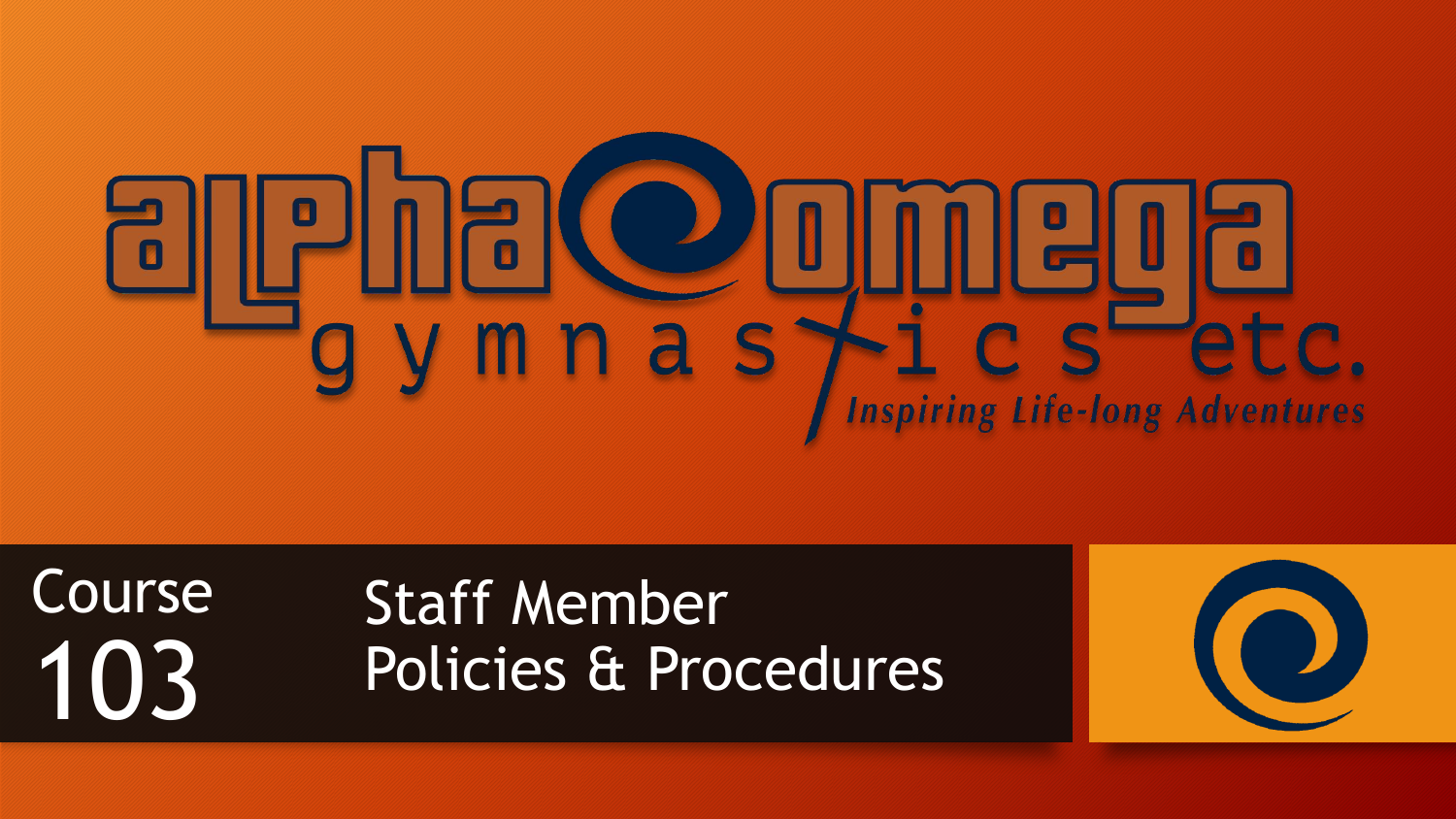

*Equal Opportunity; Discrimination; Harassment Free Work Environment*

It is our policy at Alpha Omega Gymnastics to comply with both the letter and the spirit of our laws governing all forms of discrimination and harassment.

#### *Full-Time Staff Members*

Salaried – Staff Members working 40+ hours on a weekly average with specific responsibilities regardless of hours. Eligible for all company benefits.

Hourly – Staff Members working 30+ hours on a weekly average. Eligible for most company benefits.

#### *Part-Time Staff Members*

Staff Members working less than 30 hours per week. Eligible for some company benefits.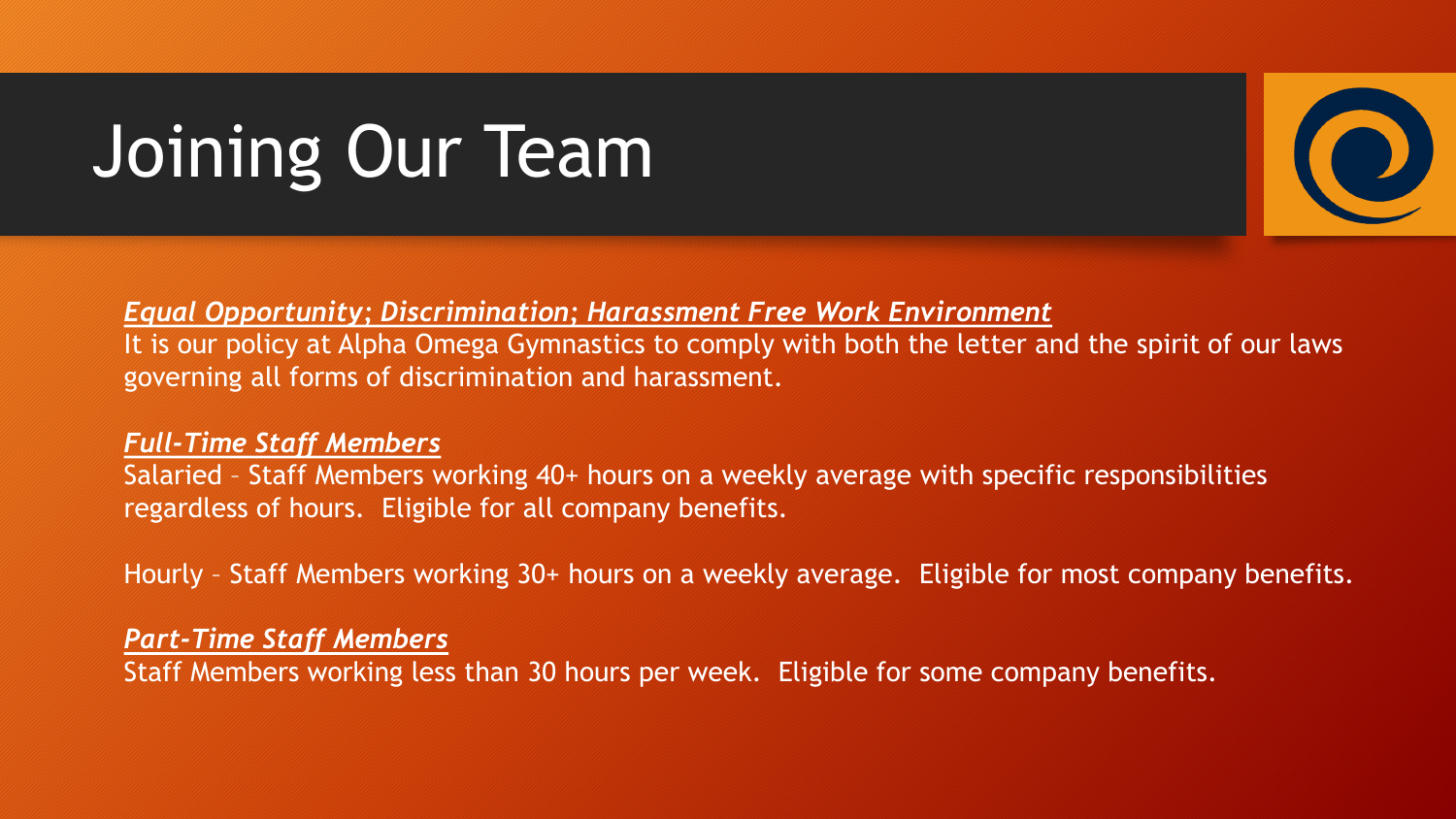#### *AOG Staff Portal*

Important Staff information including documents, lists, forms, links, etc. is accessible through the AOG Staff Portal. Employee can log in the AOG Staff Portal through the AOG Staff Portal link located on the bottom right section of Alpha Omega's Website: <https://www.alphaomegagymnastics.com/>

#### *Alpha Omega University*

Alpha Omega University is located inside the AOG Staff Portal. AO University is educationally based information that will guide employees through their journey at Alpha Omega Gymnastics. Courses are assigned by the appropriate manager and include all on-boarding processes, AOG policies and procedures, as well as professional development designed for the specific duties of each staff member in their AOG position/role.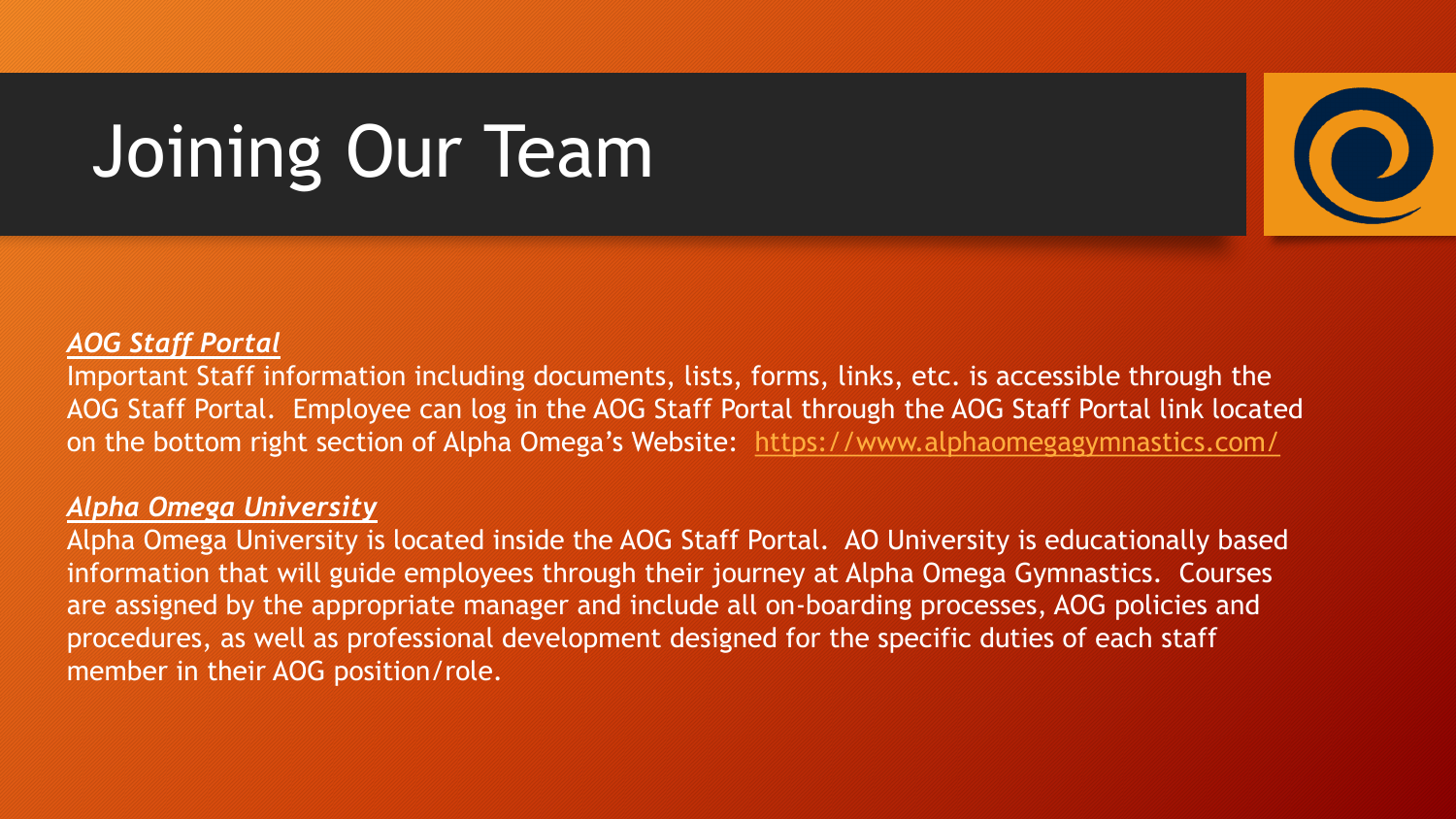

Staff Member work schedules are determined by the appropriate manager. Staff Members are not permitted to change their hours. In cases of emergency, Staff Members will always be compensated for "pitching in."

#### *Being at Work*

Once a Staff Member has accepted their schedule and upon accepting other work slots, their job comes first during those times. If they are not willing to place their work responsibility first, then they should not accept the schedule/work slot/job. In cases of inclement weather (Snow, Ice, Hurricanes, Tornadoes, other natural disasters, etc.), Staff Members should communicate directly with their manager regarding operation hours during those time periods.

#### *Being On Time*

We feel it is critical for you to be at work on time. Generally, for instructors, this means at least 30 minutes prior to the very first class of the day and 15 minutes before subsequent classes. We believe being punctual is a personal habit. And like any personal habit the company has little power to change it. Therefore, our position on being late is very simple. If you are one of those people who tend to run late, instead of early, it is best that you not work here.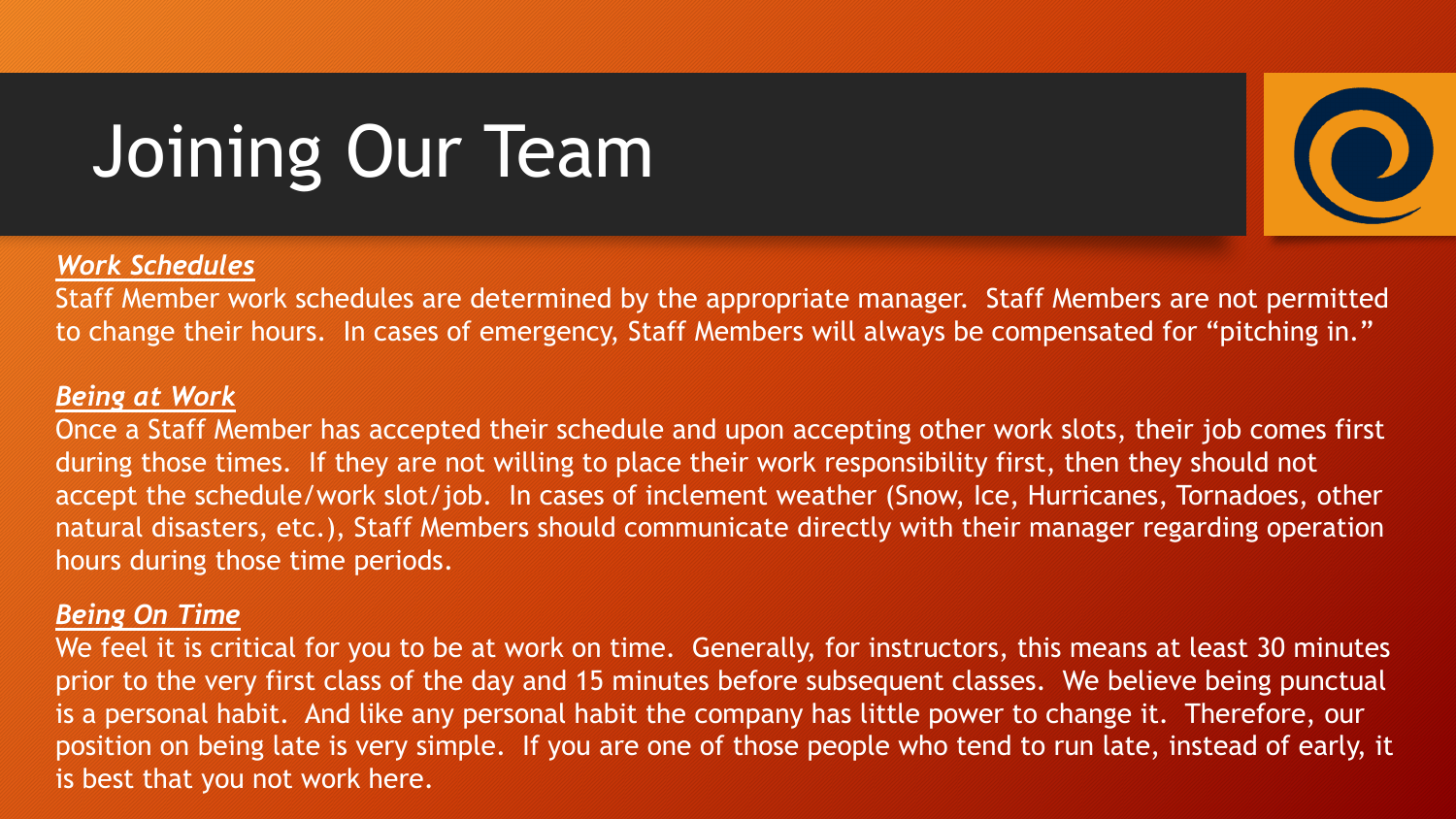

Getting a sub: Attendance at work is very important. An employee's work commitment needs to take priority over other aspects of their life. We understand that there will be times when employees need to take time off. This should not be a common occurrence. If they need to miss work, it is their responsibility to find an approved substitute, in advance. They should follow these steps: 1.) Contact other Staff Members and help arrange a potential, suitable substitute (The Staff Phone Directory is in the AOG Staff Portal); 2.) Fill out the Time Off Request form in the AOG Staff Portal, as far in advance as possible. Requests are approved via e-mail from their appropriate manager. They should then follow up with their Sub and the manager a few days in advance of their absence. If written approval via email has not been received from the appropriate manager, then it is the responsibility of the Staff member to cover their shifts.

For any last-minute requests due to illness, etc., the preferred method of communication is through a phone call, not text message, voice mail, or e-mail.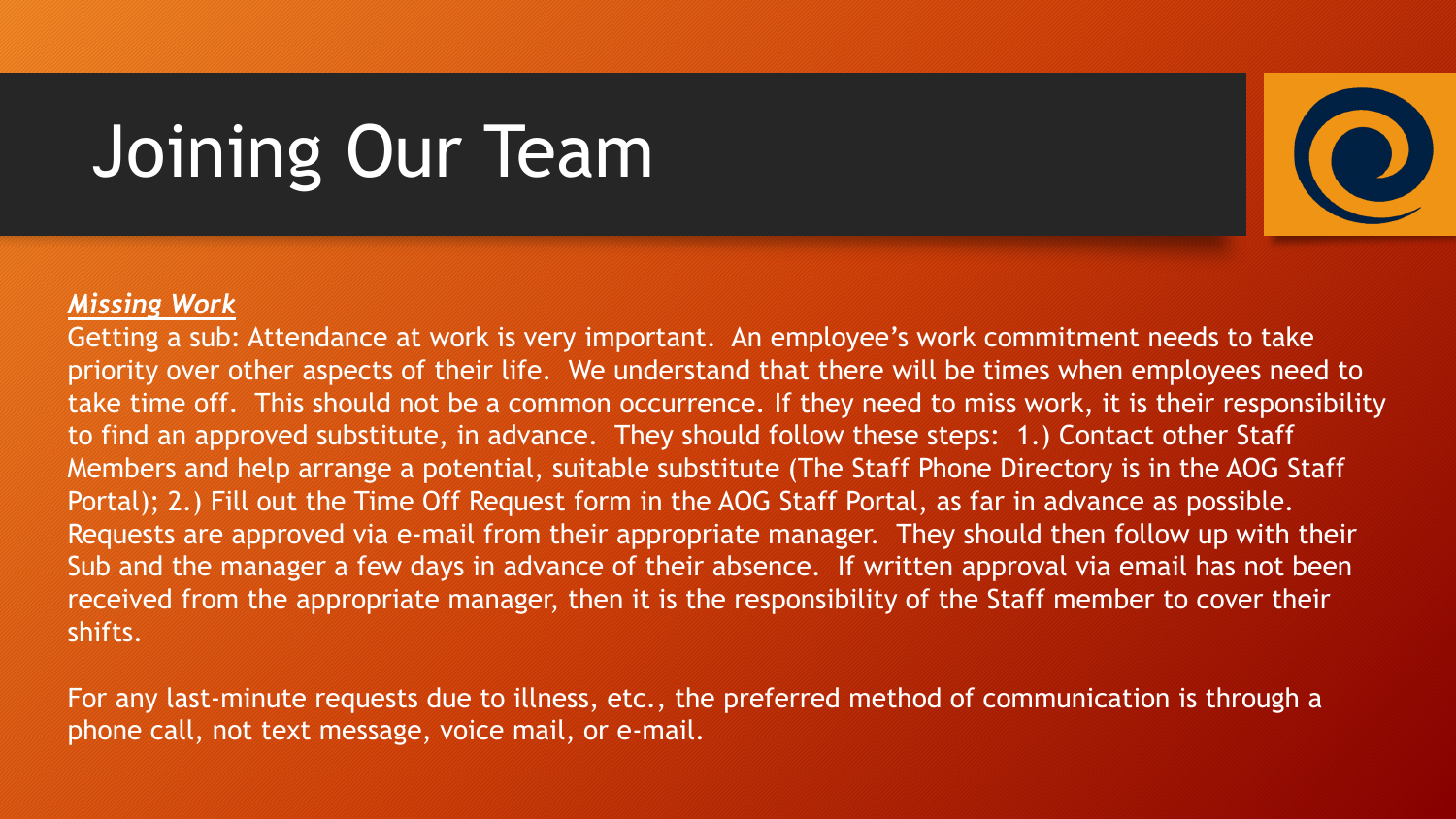

The most convenient spaces are for customers. Staff Members should park in the spaces designated by their manager. (For McKinney; these spaces are the spaces on the backside of the building)

Staff Member safety is important. If leaving a night, Staff Members should make certain to leave in pairs, or to have another Staff Member watch as they go out to their car.

### *Keys*

If applicable and once accepting a key, Staff Members assume a certain level of responsibility. Keys are not to be loaned out to anyone without prior approval from the appropriate manager. Staff Members and/or their guests are not allowed to be in the building except during regular scheduled hours. Use of the building without permission from the appropriate manager, in advance, is considered cause for immediate dismissal.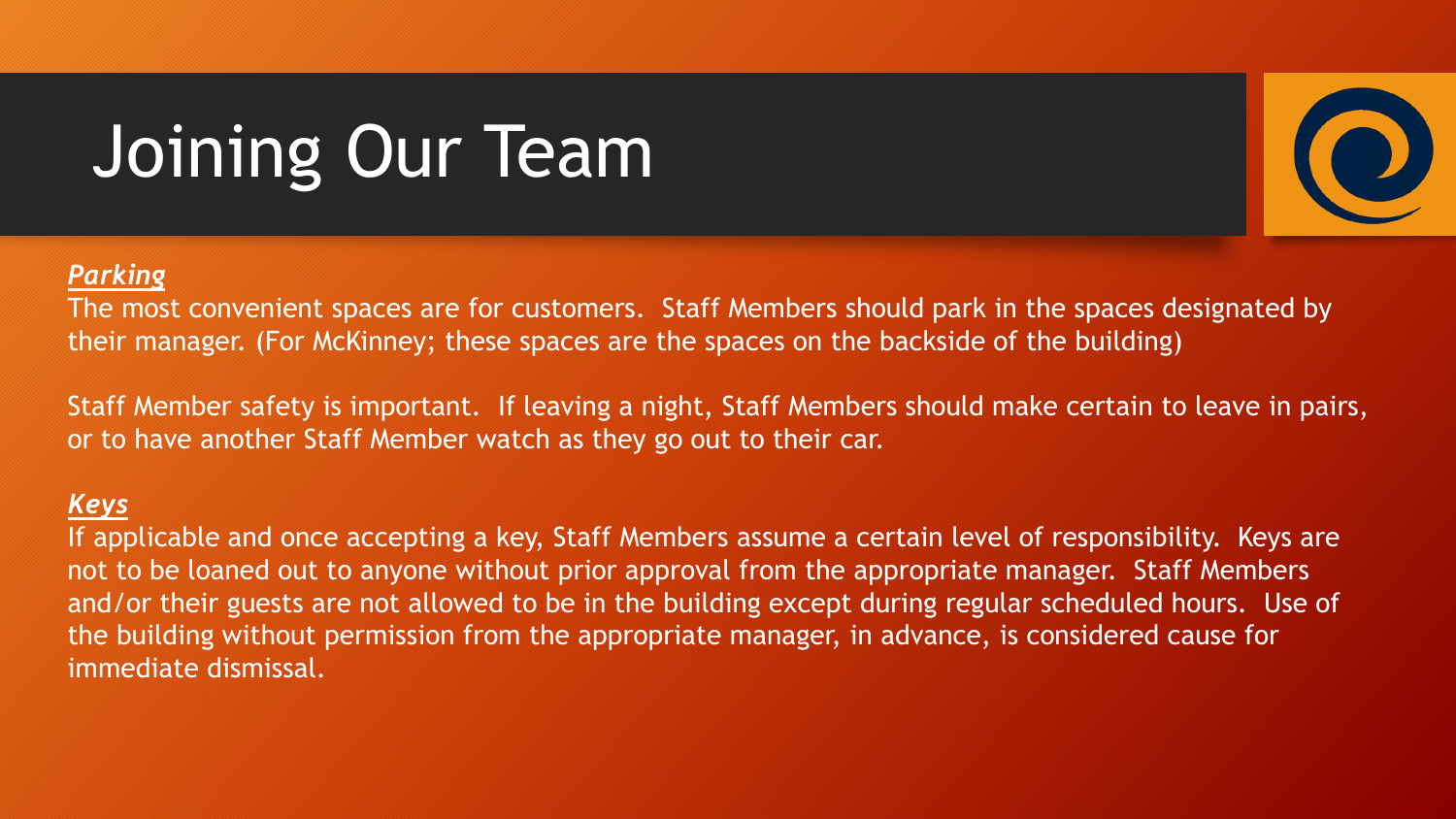

### *Mail*

Communication is critical between all Staff Members. Memos & mail will be distributed through Staff Member Mailboxes, various bulletin boards, or attached to class notebooks. It is imperative that Staff Members check for messages daily. Notes to call a customer should be handled within 24 hours, preferably on the same day. It is each Staff Member's responsibility to clear off memos that pertain to him or her individually.

### *Drug Testing*

Staff Members may be asked or required to submit to testing procedures designed to detect the presence of drugs and/or alcohol if that Staff Member's actions, based on objective factors such as their appearance, speech, behavior. or other conduct and facts that the Staff Member possesses or is under the influence of drugs or alcohol, lead to a reasonable suspicion that they possess or are under the influence of drugs or alcohol. Any Staff Member who does not cooperate fully with any such investigation is subject to disciplinary action up to and including immediate termination.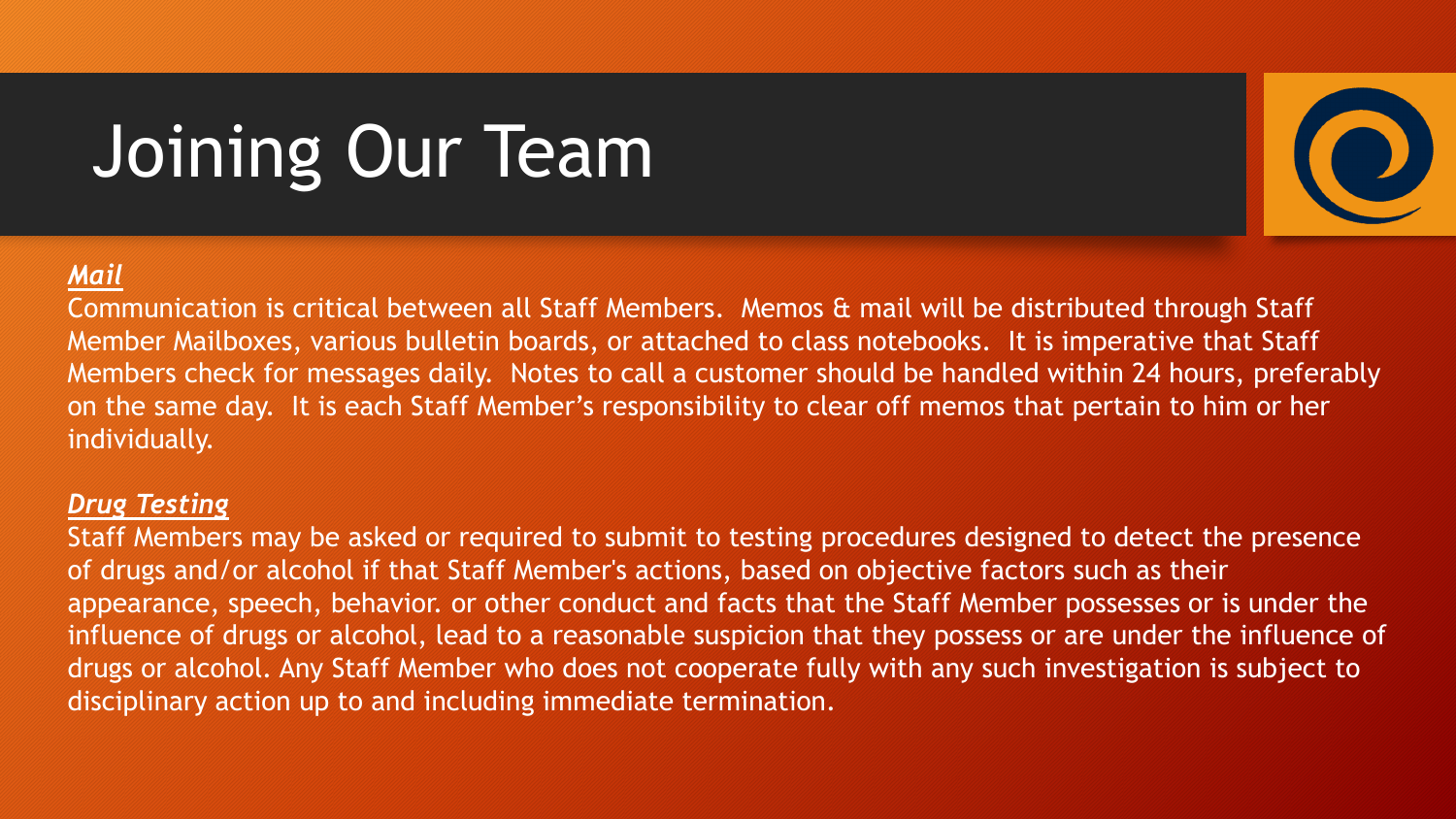

Displaying and maintaining a professional appearance reflects our values. Staff Members must adhere to the following professional dress guidelines.

All Staff Members will wear staff shirts. Shirts will be long enough so that the midriff is not showing. The company will provide staff shirts upon hire. Additional shirts may be purchased at the company's cost.

Staff Members may wear athletic type shorts or pants. They must be solid black or navy blue with no words or images. Alternatively, Black, Navy Blue, or Khaki dress shorts or cargo style shorts may be worn. Leggings/Yoga style pants will be acceptable only if the Staff Members shirt is long enough to cover their behind. In general, all clothing must not be excessively tight or short.

Staff Members must wear athletic type "tennis" shoes. They are not permitted to wear only socks or to go barefoot.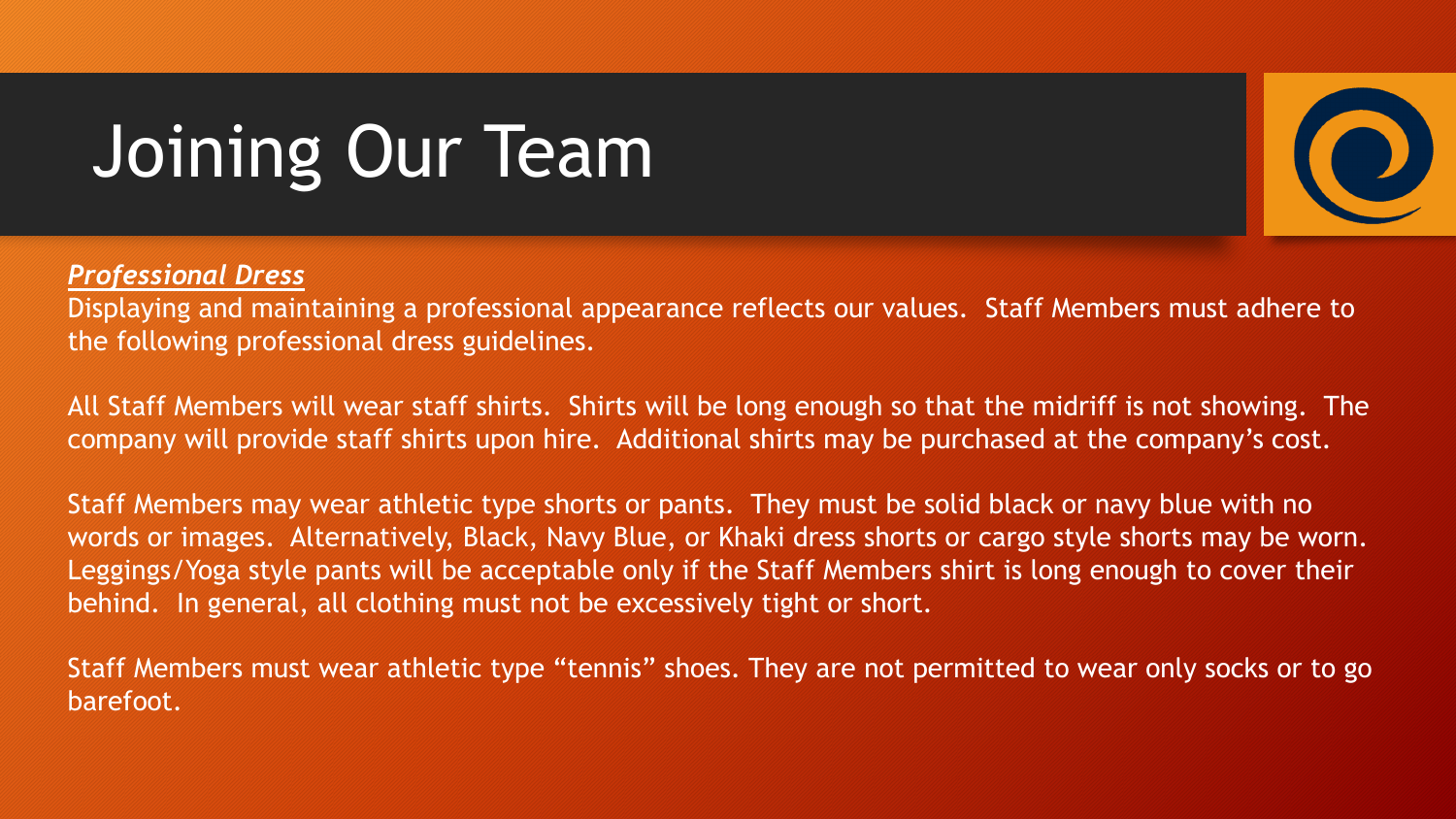

Staff Members may not have any visible, body or facial piercing other than small, non-dangling earrings.

Staff Members are permitted to have tasteful, non-overbearing tattoos. Managers reserves the right to request that a Staff Member cover up any tattoo that does not meet these criteria.

Hair should always be neat and clean. Staff Members must wear their hair up and out of their face. Facial Hair must be neatly trimmed and professional in appearance.

All clothing and Staff Member appearance should be clean, neat, and professional in appearance. Managers will have the final say on what is appropriate or not appropriate.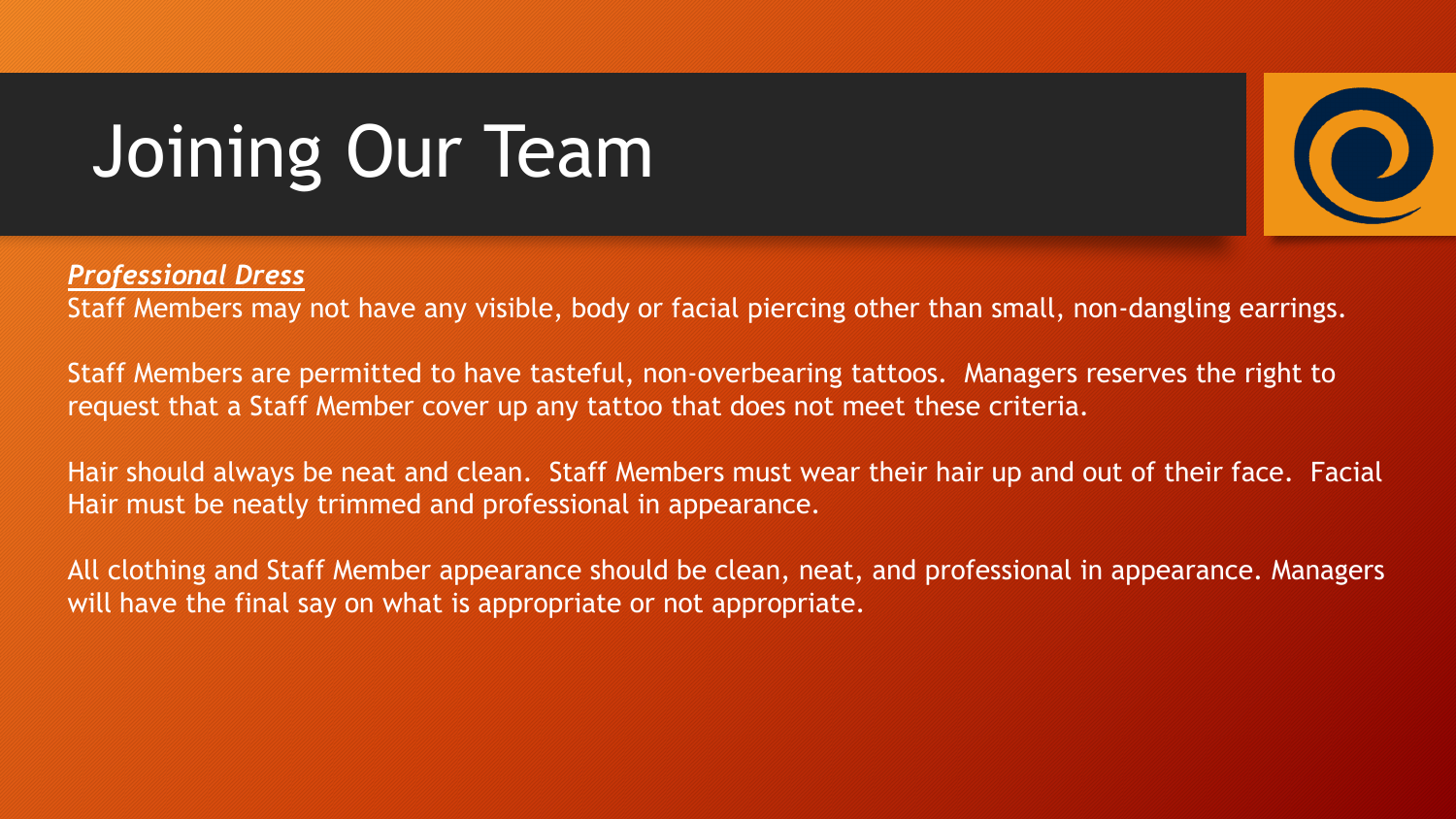# Payroll Procedures



Pay periods are the 1<sup>st</sup>-15<sup>th</sup> and 16<sup>th</sup>-31<sup>st</sup>. All Staff Members will be paid on the 10<sup>th</sup> and 25<sup>th</sup> of each month by direct deposit for the appropriate pay period.

#### *Time Records*

Time records are used as a means of accurately recording hours worked and calculating pay. Unless approved in advance by their manager, no Staff Member may begin work before their scheduled starting time or continue to work after the end of their scheduled workday. Staff Members are responsible to ensure that their time records are accurate and complete. Falsification of time records or completion of any information on another Staff Member's time sheet may result in immediate termination of employment.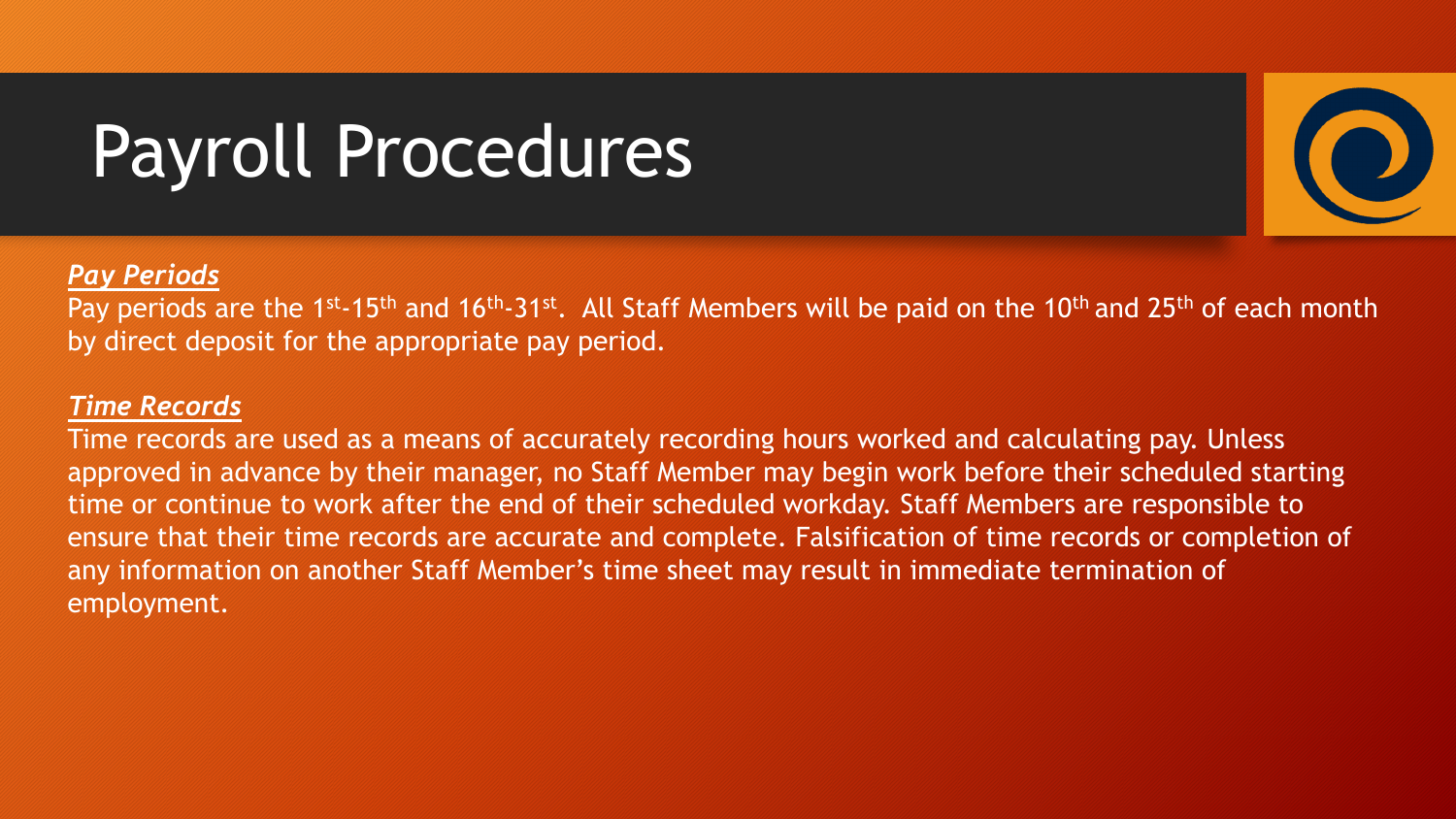# Payroll Procedures

### *Discussion of Wages*

Discussing wages with other Staff Members almost always leads to misunderstandings. We base an individual's pay on many criteria, including, but not limited to: Age, years' experience, reliability, willing to "do extra", teaching in several areas, and ATTITUDE. Therefore, Staff Members should not discuss theirs or anyone else's wages with another Staff Member.

### *Staff Meetings*

Staff Members are required to attend all staff meetings.

#### *Bonus Pay*

There are several special events other than classes that allow Staff Members the opportunity to earn extra income. These include On-Demand Gymnastics, Birthday Parties, Open Gyms, Parent's Night Out, & other special events.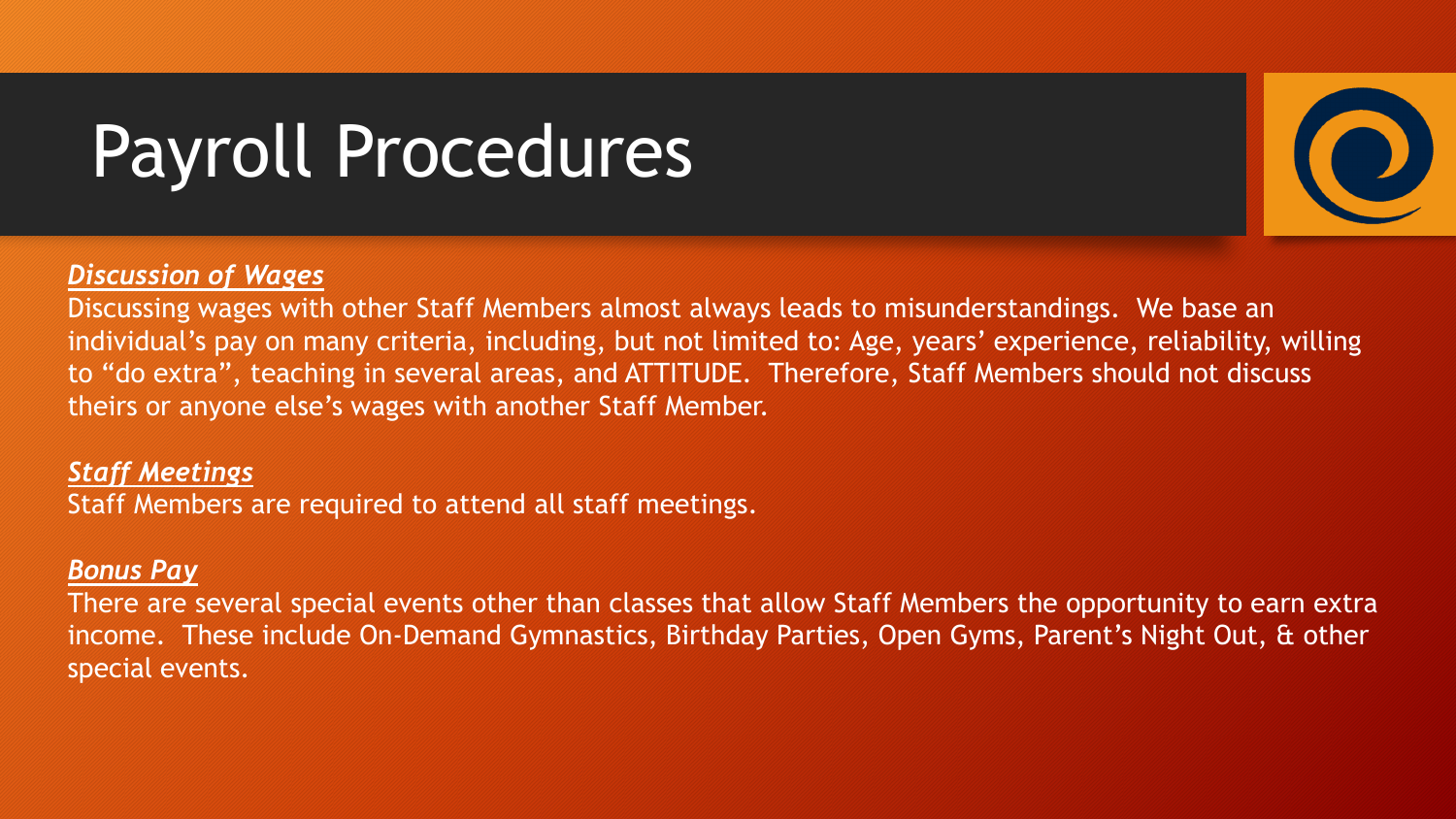## Payroll Procedures

### *Private Lessons*

Staff Members have the opportunity to earn more income through private lessons. All private lessons must be scheduled and paid in advance online or through the office. Private lessons must be scheduled during regular gym hours or immediately before or after regular gym hours. They may not be scheduled outside of the gym. Private lessons must also be scheduled outside of the Staff Members regular scheduled hours. There must always be at least 1 other adult (Staff Member, parent, etc.) present during any private lesson. Under no circumstance should a Staff Member be left alone with a student. If necessary, the parent must stay during the lesson. We must be vigilant in protecting our students as well as ourselves from any allegation of misconduct. Class instruction always takes precedent over private lessons. Private lessons are a privilege for all Staff Members and may be terminated at any time.